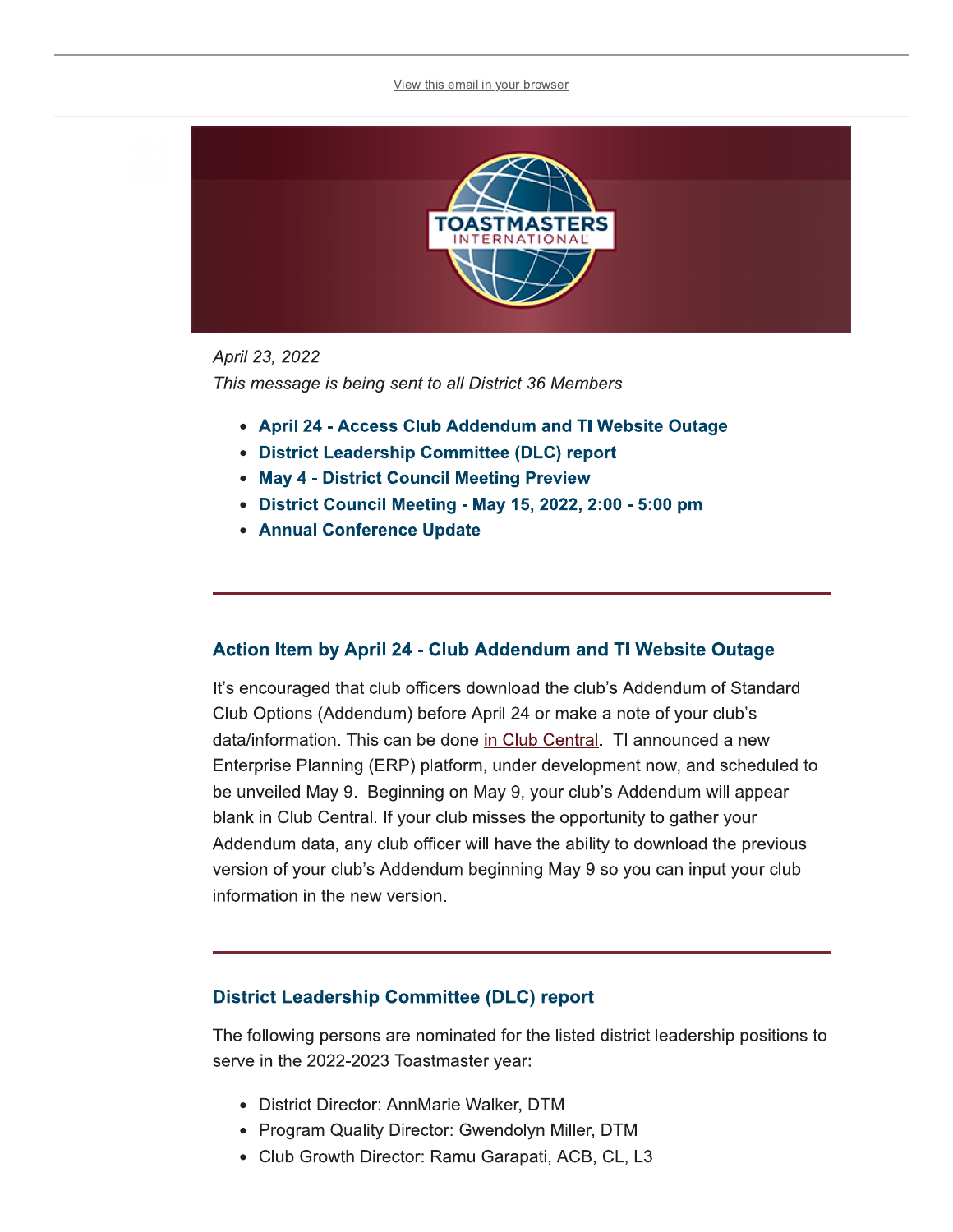• Division Director: Clinton Bunch, PM5, Arvind Venugopal, DTM

The full District Leadership Committee (DLC) report is available from www.district36.org (go to menu tab 'Resources' and then select 'District 36 Council Business Meetings Information' submenu option;

Or link directly to https://district36.org/district-36-council-business-meeting/. The candidates' biographical information is available from the same web page.



## May 4, 2022: District Council Meeting Preview, Practice Vote and **Candidates Showcase**

We will also hold a preview of the District Council meeting and a practice voting session on Wednesday, May 4 at 7:00 pm (register at https://bit.ly/37iOdcA zoom opens at 7:00 pm, program begins at 7:30 pm). A Candidates Showcase will also be part of the program at 8:00 pm.

## District Council Meeting - May 15, 2022, 2:00 - 5:00 pm

All members are invited to the District 36 Annual Council Meeting on Sunday, May 15, from 2:00 - 5:00 pm. It is possible that the agenda will finish earlier. To register, please go to https://bit.ly/3j34XqL.

During the meeting, we will elect the District Director, Program Quality Director, Club Growth Director, and Division Directors. We will also need to vote on the proposed alignment of clubs for the 2022-2023 Toastmaster year, accept the Mid-Year Audit report by the Audit Committee, approve any additionally appointed officers since September 2021, and any other business brought by members of the District Council.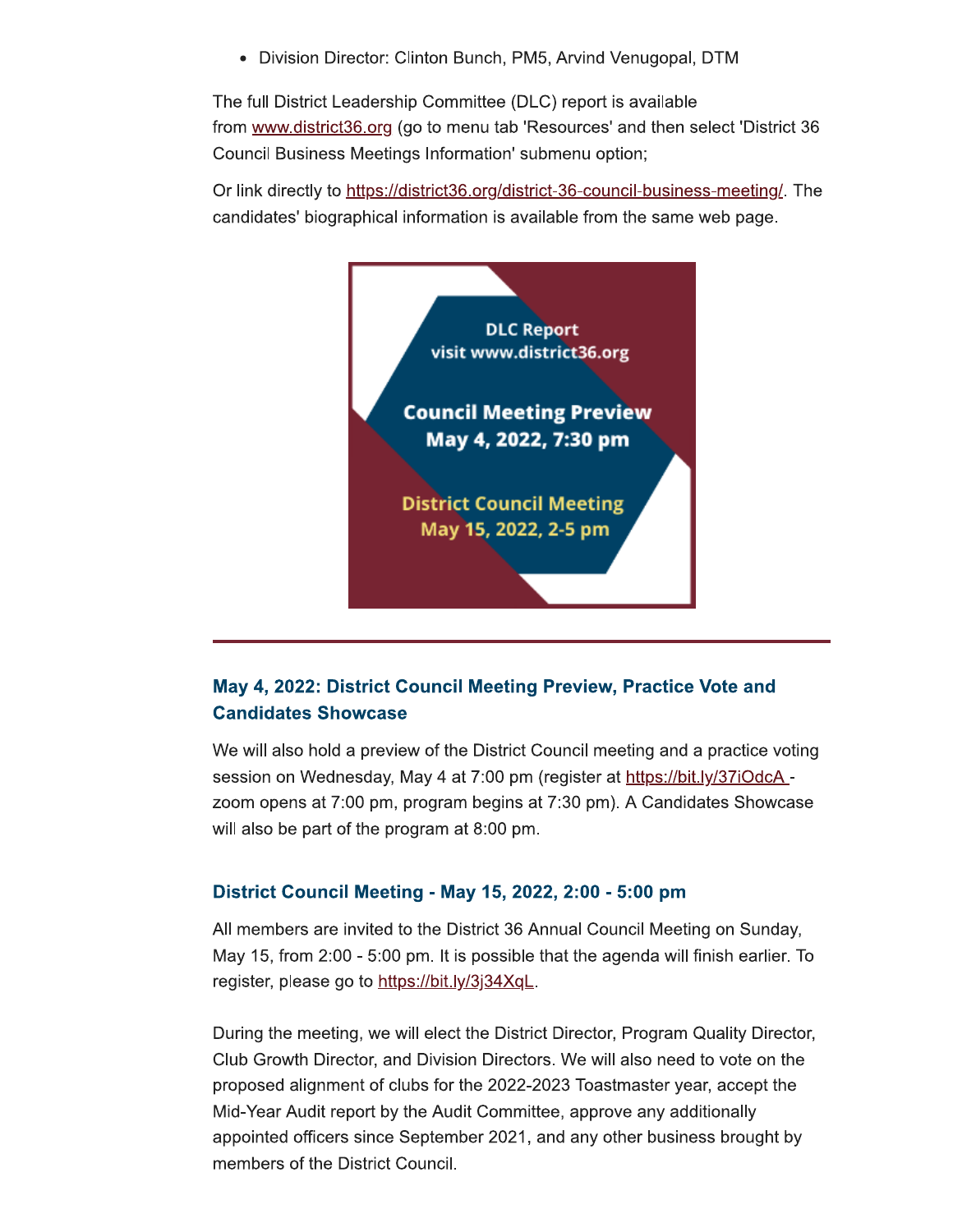A quorum of the Council is required to conduct the business of the Council. If we do not have a quorum, an additional online voting period after the meeting will occur in order to conduct the necessary Council business.

To Vote - If you are going to vote, you will need to know your MemberID when you register for the meeting. This will allow the district credentials team to correctly identify the number of votes you may cast at the Annual Meeting.

You can find your MemberID by logging into the TI website and click on the 'Welcome, <your name>' link. Scroll down and look for 'Member Number:'. Due to some planned upgrades on the Toastmasters International website scheduled for May 4-8, determining your MemberID will not be possible.

#### **Annual Conference Update**



Join in the celebrations. Register to attend the District 36 Annual Spring Conference, May 14-21, 2022 - Celebrating 70 Years of Excellence in Public Speaking and Leadership. Al events will be held virtually except for May 21 Finale Recognition which will be a hybrid/blend (in-person and online) event. We will kick of the celebrations with our Keynote Speaker, Mark Brown, 1995 Toastmasters World Champion of Public Speaking (WCPS).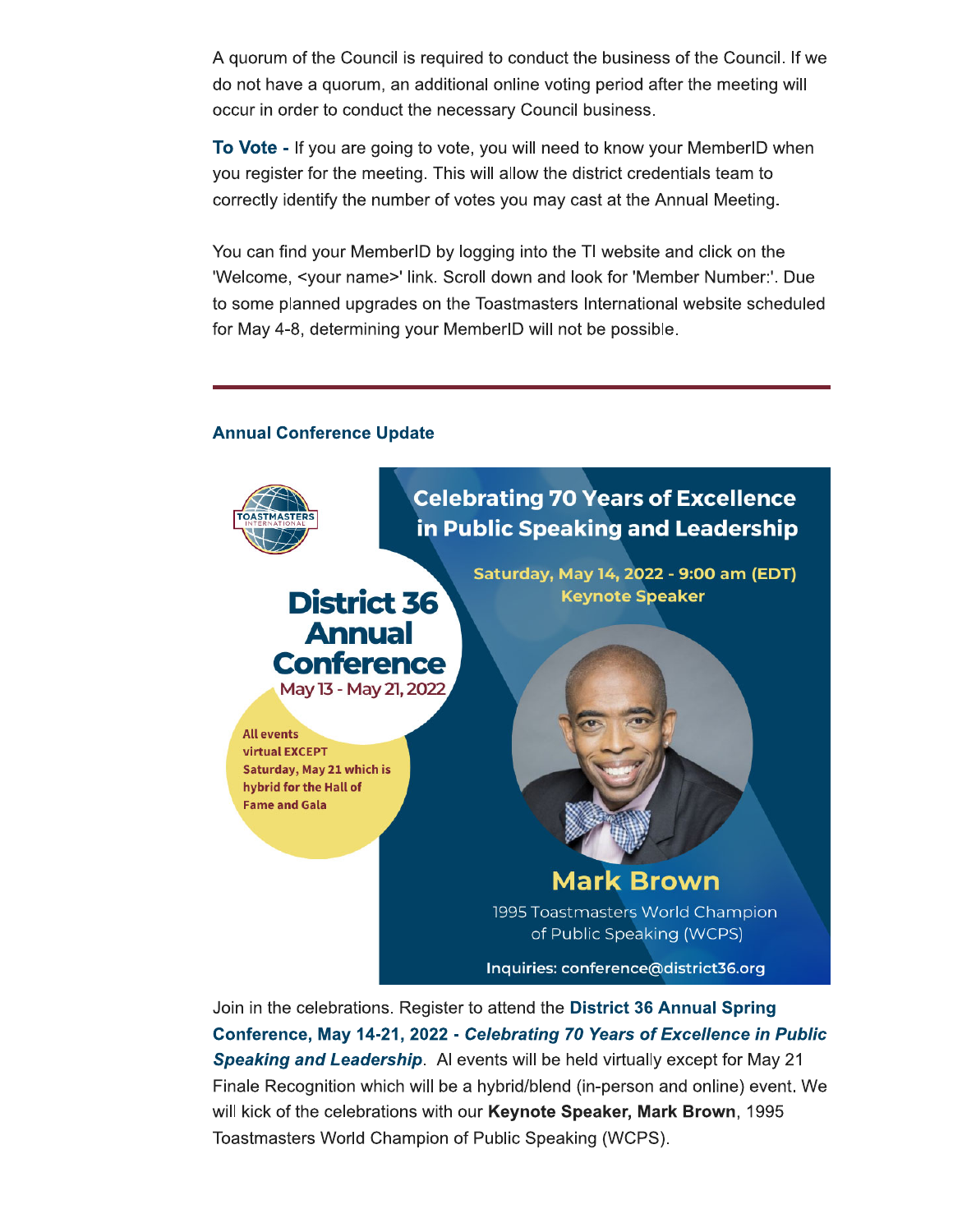Register at: https://bit.ly/D3622CONF

Celebrate your members and your clubs: Submit photos for the 70th anniversary celebration of your club or your members by writing to conference@district36.org.

Clubs would like to place an ad in the conference program, please visit https://bit.ly/D3622CONF to submit the information.

## **Conference Networking Sessions Update**

## May 13 Networking choices are (Choice of ONE):

## 1. Cooking Demonstration: Cook with Chef Nekisha Roache of Royal **Ackee**

Menu: Creamy Garlic Chicken, Wild Rice, Fried Plantains & Garden Couture Salad w/Balsamic **Vinaigrette Dressing** 

You can cook with the chef or watch. The list of ingredients and recipe will be sent to you when you register. You will need to purchase your own ingredients.



# 2. Virtual Paint 'n Sip - Create your own version of the selected Artwork as you paint along with Artist Maame "Mefia" A-Bawah of ArtLove, LLC.

The Paint kit that will be sent to you includes:

- A pre-sketched canvas
- Paint
- Paintbrushes
- Easel
- A paper plate to use as a palette
- A disposable cup for water

Your registration fee covers the Friday May 13 Networking session (your choice of one) and the Saturday May 21 lunch and Gala. Virtual attendees will receive a voucher/coupon for May 21.

Write to conference@district36.org if you have any questions.